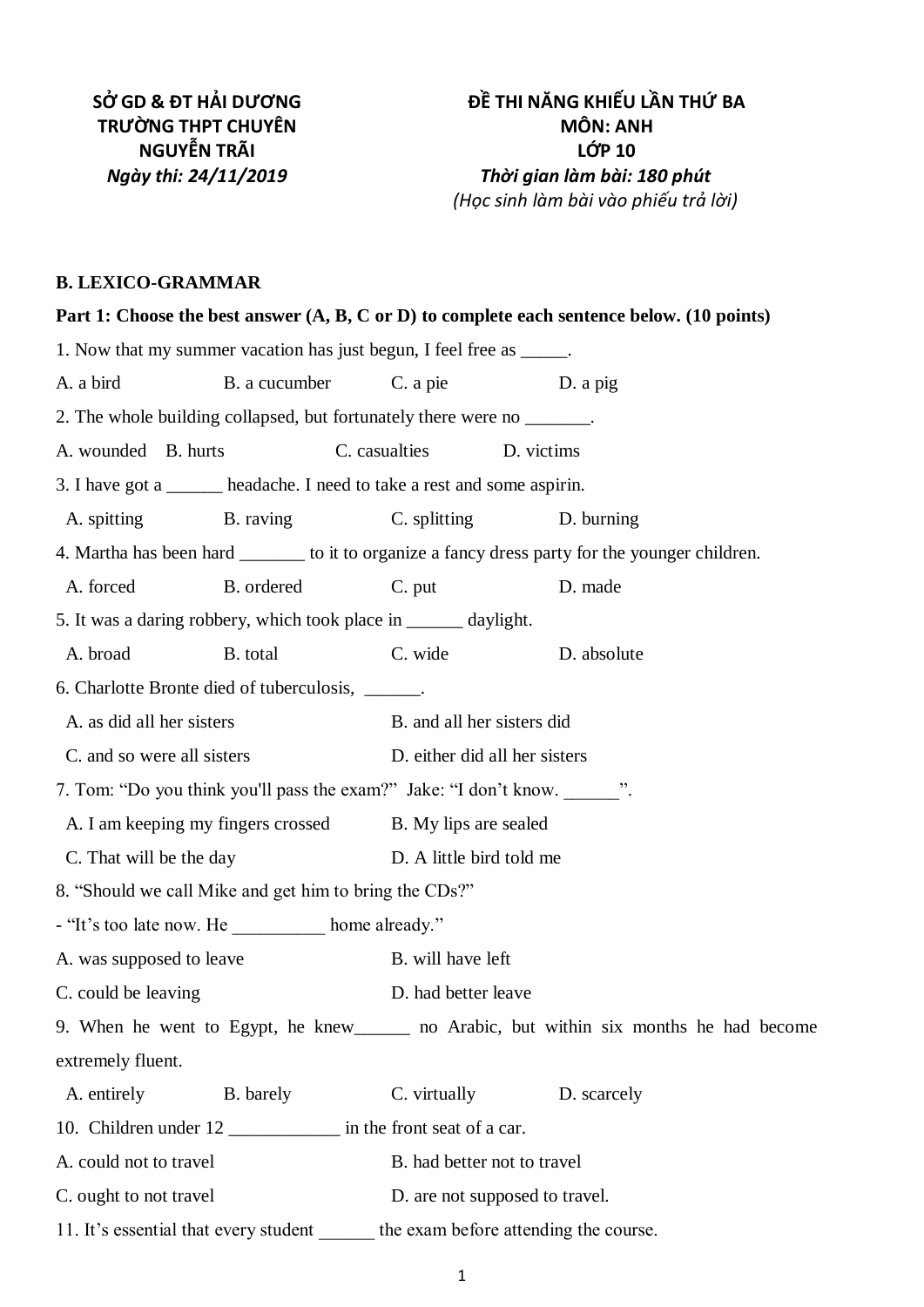| A. pass                                                                                                                                                                              | B. passes                                                                            | C. would pass                               | D. passed                                                                                              |  |
|--------------------------------------------------------------------------------------------------------------------------------------------------------------------------------------|--------------------------------------------------------------------------------------|---------------------------------------------|--------------------------------------------------------------------------------------------------------|--|
|                                                                                                                                                                                      |                                                                                      |                                             | 12. Ancient Egyptians mummified their dead through the use of chemicals, _________ ancient Peruvians   |  |
| did through natural processes.                                                                                                                                                       |                                                                                      |                                             |                                                                                                        |  |
| A. because                                                                                                                                                                           |                                                                                      | B. whereas C. even though D. whether or not |                                                                                                        |  |
|                                                                                                                                                                                      | 13. I wrote to them a fortnight ago but _______ I haven't had a reply.               |                                             |                                                                                                        |  |
| A. as yet                                                                                                                                                                            | B. these days                                                                        | $C.$ so long                                | D. just now                                                                                            |  |
|                                                                                                                                                                                      |                                                                                      |                                             | 14. It's not surprising that he became a writer because he always longed to see his name               |  |
| A. in type                                                                                                                                                                           | B. in print                                                                          | C. in letters                               | D. in edition                                                                                          |  |
|                                                                                                                                                                                      | 15. The prospects of picking up any survivors are now _______.                       |                                             |                                                                                                        |  |
| A. thin                                                                                                                                                                              | B. narrow                                                                            | C. slim                                     | D. restricted                                                                                          |  |
|                                                                                                                                                                                      | 16. ______ are a form of carbon has been known since the late eighteenth century.    |                                             |                                                                                                        |  |
|                                                                                                                                                                                      | A. Diamonds, which B. Because diamonds C. That diamonds D. Diamonds                  |                                             |                                                                                                        |  |
|                                                                                                                                                                                      |                                                                                      |                                             | 17. Mark: "Do you think that smoking should be banned in public?" Veronica: "_______".                 |  |
| A. Yes, it's an absurd idea                                                                                                                                                          |                                                                                      | C. Of course not. You bet                   |                                                                                                        |  |
|                                                                                                                                                                                      | B. Well, that's very surprising D. There's no doubt about it.                        |                                             |                                                                                                        |  |
|                                                                                                                                                                                      | 18. Closure of many vocational schools took place _______ falling numbers of pupils. |                                             |                                                                                                        |  |
|                                                                                                                                                                                      |                                                                                      |                                             | A. in the context of B. with regard to C. with a concern for D. in consideration of                    |  |
|                                                                                                                                                                                      | 19. He _______ his life to the skill of the surgeons.                                |                                             |                                                                                                        |  |
| A. owes                                                                                                                                                                              | B. keeps                                                                             | C. preserves                                | D. maintains                                                                                           |  |
|                                                                                                                                                                                      | 20. Marcus never writes the timetable down. He keeps it in his ______.               |                                             |                                                                                                        |  |
|                                                                                                                                                                                      | A. brain B. head C. mind                                                             |                                             | D. heart                                                                                               |  |
|                                                                                                                                                                                      |                                                                                      |                                             | Part 2: Give the correct form of the word in CAPITAL to fill in the blank of each sentence. (5 points) |  |
|                                                                                                                                                                                      |                                                                                      |                                             | 1. She stood there completely _____, so I had no idea at all what she was thinking. EXPRESS            |  |
|                                                                                                                                                                                      |                                                                                      |                                             | 2. The university has ______ the use of dictionaries during language examinations. AUTHOR              |  |
| 3. A number of religious groups, notably the Shakers, practiced _________________living. COMMUNITY                                                                                   |                                                                                      |                                             |                                                                                                        |  |
| 4. Her _________ is unbearable, indeed. She wouldn't even say boo to a goose. COWARD                                                                                                 |                                                                                      |                                             |                                                                                                        |  |
| 5. He wanted Jill to give up her life of alcohol and __________. DESTROY                                                                                                             |                                                                                      |                                             |                                                                                                        |  |
| 6. The EIU puts Mr. Trumps on the same level of risk as "the rising threat of Jihadi terrorism<br>the global economy".<br><b>STABLE</b>                                              |                                                                                      |                                             |                                                                                                        |  |
| 7. As a result of her ________, Ethel has strong sense of the difference between right and wrong.<br><b>BRING</b>                                                                    |                                                                                      |                                             |                                                                                                        |  |
| 8. Have our arguments convinced or do you need any more ________? ASSURE                                                                                                             |                                                                                      |                                             |                                                                                                        |  |
| 9. Gift exchange is an expression of an existing social relationship or of the establishment of a new one that<br>differs from ______________ market relationships.<br><b>PERSON</b> |                                                                                      |                                             |                                                                                                        |  |
| 10. Because of the lack of cooperation he decided to leave the project ________. FINISH                                                                                              |                                                                                      |                                             |                                                                                                        |  |

**Part 3: The passage below contains 10 mistakes. Identify and correct the mistakes. Line (0) has been done for you as an example. (10 points)**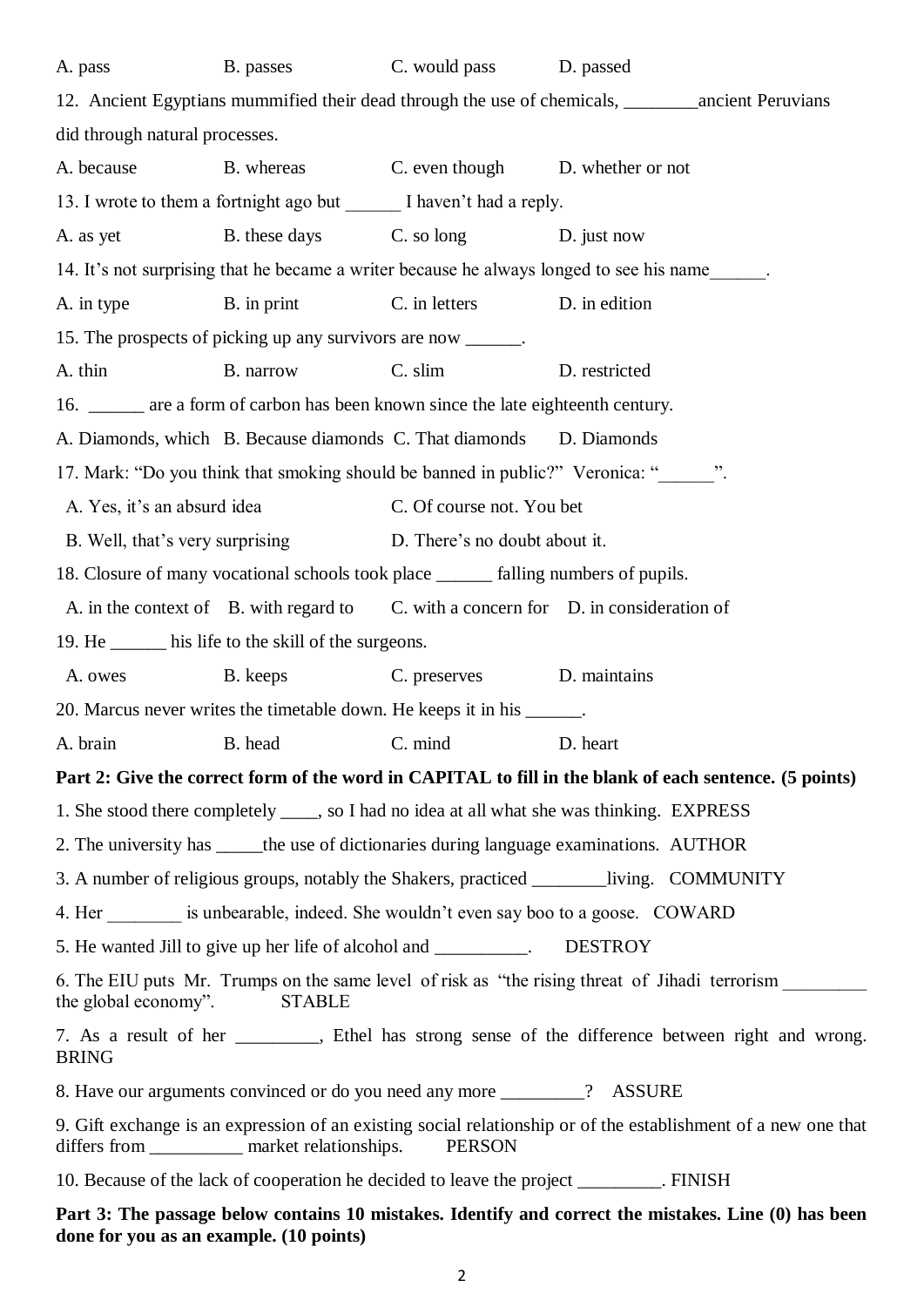|                                                                                               | <b>LINE</b>    |
|-----------------------------------------------------------------------------------------------|----------------|
| Stress is often called the 21st century illness but it has always been with us if             | $\Omega$       |
| perhaps with different names. Those days we regard stress is a necessary evil of modern       | 1              |
| living. Yet stress is not negative and without it we will not enjoy some of the highpoints in | $\overline{2}$ |
| life just as the anticipation before a date or the tension leading up to an important match.  | 3              |
| All these situations produce stress but unless you can control it and not the other           | 4              |
| way around you will feel stimulated, not worn out. Unlike these situations, what are          | 5              |
| generally positive and easier to deal with, sitting in a train that is late, being stuck in a | 6              |
| traffic jam, working to a tight deadline are more harder to manage and control. Stress is     | 7              |
| now recognized as a medical problem and as a significant factor in causing coronary heart     | 8              |
| disease, high blooded pressure and a high cholesterol count. Patients are often               | 9              |
| unwilling to admit to stress problems although they feel they are a form of social failure    | 10             |
| and it is important that symptoms should be identified in order to avoid unnecessary          | 11             |
| suffering. So why should we be looking out for as danger signals? Common signs                | 12             |
| of stress are increased tiredness, irritability and the inability to solve with certain       | 13             |
| situations.                                                                                   |                |
|                                                                                               |                |

## **Part 4. Complete the sentences with the suitable particles or prepositions. (5 pts)**

1. I'd like to exchange this car a new model but I can't afford it.

2. Everybody put Mr. Spark's success \_\_\_\_\_ his extraordinary cleverness at persuading people to entrust their money with him.

3. School children are gifted coining nicknames for their teachers.

4. Van Gogh had an eye detail and many of his works were mistaken for photographs.

5. When the child was healed, her parents were delirious iov.

6. I wish my friends would call me first before they drop\_\_\_\_\_\_.

7. He came a large sum of money when his uncle died.

8. You look tired. Are you the weather?

9. The book abounds close-up images from space.

10. A brief outline of the course were handed to the students at the first meeting.

## **C. READING**

### **Part 1. Read the text below and then decide which word best fits each blank. (5 points)**

Sleeping disorders like insomnia can prove to be a worrying question for many of us. Almost anyone can easily conjure  $(1)$  \_\_\_\_\_\_\_ at least one sleepless night of  $(2)$  \_\_\_\_\_\_\_ and turning in bed awaiting the bliss of a deep dream. Most probably, a third of us undergo the distressing experience at least once a week.

Even though it is possible for people to function without any sleep at all for a certain period of time, such occurrences are rather few and far between and there is no evidence to (3) \_\_\_\_\_\_\_ this assumption. What is sure, however, is the fact that we do need some sleep to regenerate our strength and to (4) the brain to its proper activity. No wonder, then, that the tiredness and fatigue that appear after a sleepless night compel many of us to go for chemical support in the form of sleep  $(5)$  tablets or powders.

However long the problem of sleeplessness has afflicted many individuals, very little has been (6) in the question of its original causes. We are conscious that it usually  $(7)$  \_\_\_\_\_\_\_ those who are exposed to a great deal of stress, anxiety or depression. It may also be (8) by overworking or unfavorable surroundings with scarcity of fresh air.

Sleeping pills may provide some relief and can act as an alternative in this desperate situation. Yet, they do little to combat the ailment in full. Consequently, our hopes should be (9) on the medical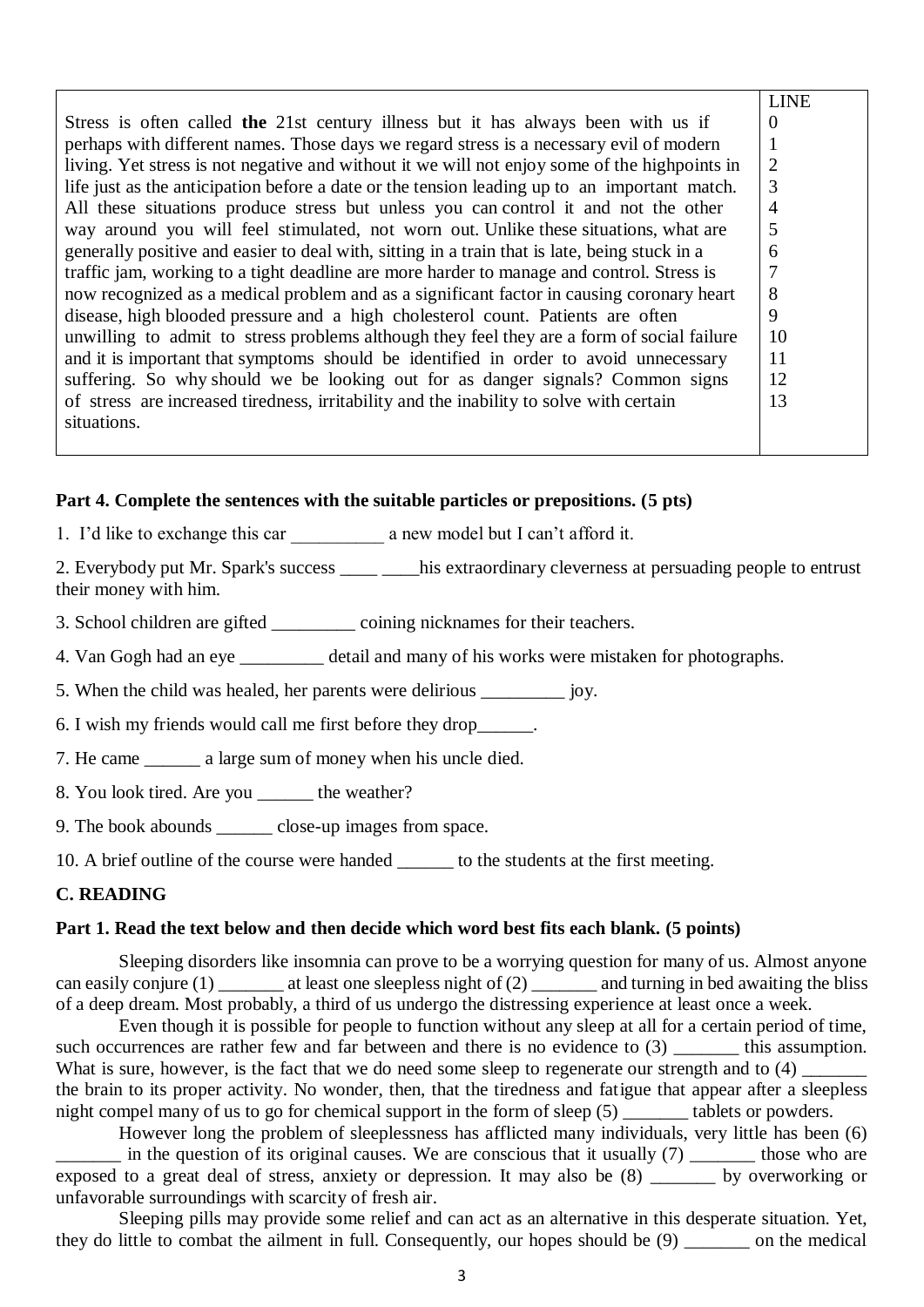authorities to (10) the root cause of insomnia before we take to being nocturnal leading our noisy lives in the dead of night.

| 1. A. up         | B. about            | C. off        | D. out          |
|------------------|---------------------|---------------|-----------------|
| 2. A. rolling    | <b>B.</b> wriggling | C. tossing    | D. spinning     |
| 3. A. proclaim   | B. endure           | C. invalidate | D. substantiate |
| 4. A. recuperate | <b>B.</b> restore   | C. revive     | D. resume       |
| 5. A. inducing   | B. attaining        | C. exacting   | D. contributing |
| 6. A. disparaged | B. retrieved        | C. detected   | D. originated   |
| 7. A. betrays    | <b>B.</b> besets    | C. bemoans    | D. bestows      |
| 8. A. engendered | B. applied          | C. instigated | D. evolved      |
| 9. A. placed     | B. ascribed         | C. focused    | D. attached     |
| 10. A. emerge    | B. release          | C. determine  | D. confess      |

### **Part 2: This reading passage has seven paragraphs A-G. (10 points)**

**For questions 1-5, choose the correct heading for paragraphs B, C, D, E, and F from the list of the headings below.** 

| <b>List of Headings</b> |                                                       |  |  |
|-------------------------|-------------------------------------------------------|--|--|
| $\mathbf{i}$            | The reaction of the Inuit community to climate change |  |  |
| ii                      | Understanding of climate change remains limited       |  |  |
| iii                     | Alternative sources of essential supplies             |  |  |
| iv                      | Respect for Inuit opinion grows                       |  |  |
| V                       | A healthier choice of food                            |  |  |
| vi                      | A difficult landscape                                 |  |  |
| vii                     | Negative effects on well-being                        |  |  |
| viii                    | Alarm caused by unprecedented events in the Arctic    |  |  |
| ix                      | The benefits of an easier existence                   |  |  |

*Example* Paragraph **A** *Answer* **viii 1.** Paragraph **B 2.** Paragraph **C**

- **3.** Paragraph **D**
- **4.** Paragraph **E**
- **5.** Paragraph **F**

## **Climate change and the Inuit**

## **A**

Unusual incidents are being reported across the Arctic. Inuit families going off on snowmobiles to prepare their summer hunting camps have found themselves cut off from home by a sea of mud, following early thaws. There are reports of igloos losing their insulating properties as the snow drips and refreezes, of lakes draining into the sea as permafrost melts, and sea ice breaking up earlier than usual, carrying seals beyond the reach of hunters. Climate change may still be a rather abstract idea to most of us, but in the Arctic it is already having dramatic effects - if summertime ice continues to shrink at its present rate, the Arctic Ocean could soon become virtually ice-free in summer. The knock-on effects are likely to include more warming, cloudier skies, increased precipitation and higher sea levels. Scientists are increasingly keen to find out what's going on because they consider the Arctic the 'canary in the mine' for global warming - a warning of what's in store for the rest of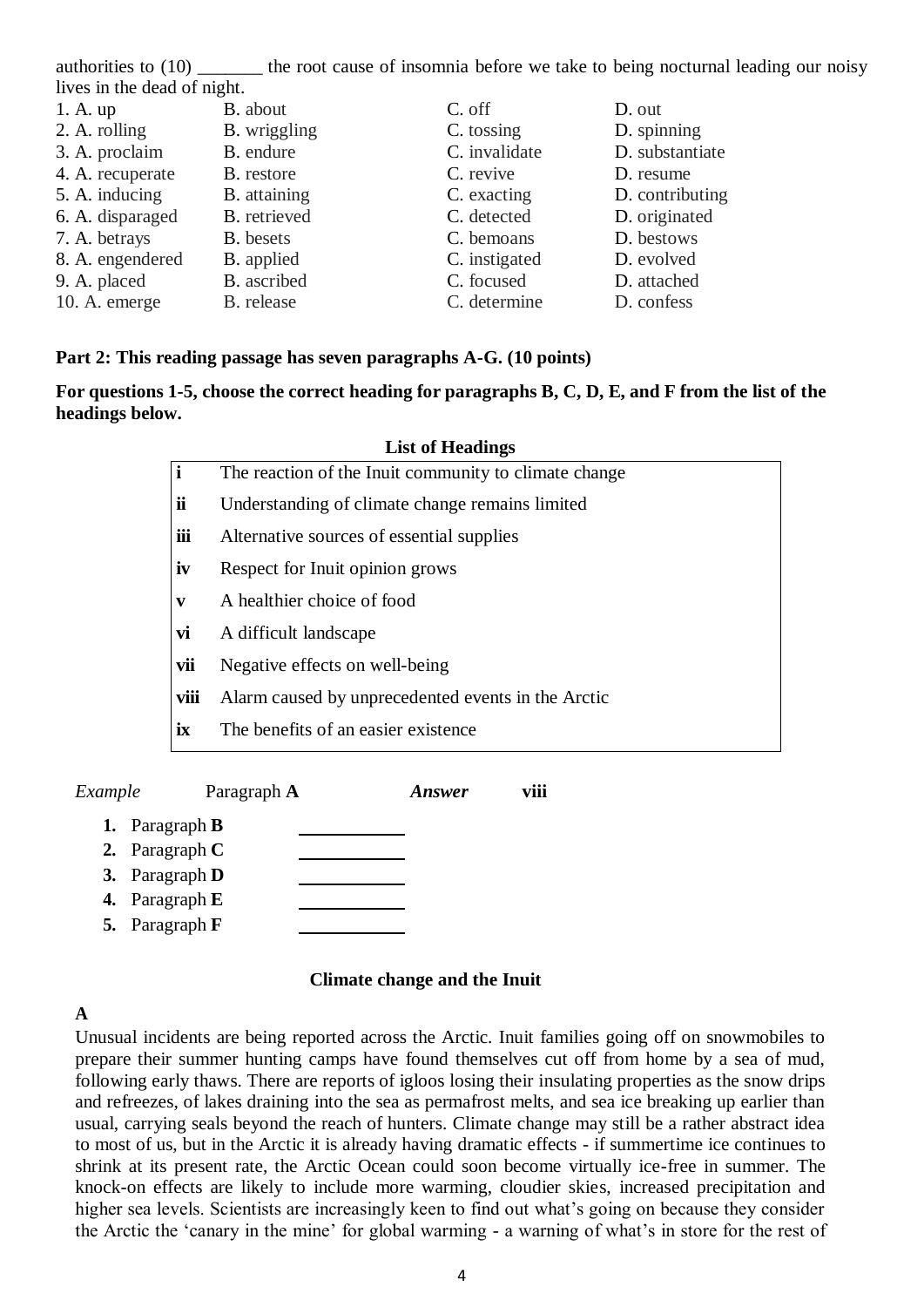the world.

### **B**

For the Inuit the problem is urgent. They live in precarious balance with one of the toughest environments on earth. Climate change, whatever its causes, is a direct threat to their way of life. Nobody knows the Arctic as well as the locals, which is why they are not content simply to stand back and let outside experts tell them what's happening. In Canada, where the Inuit people are jealously guarding their hard-won autonomy in the country's newest territory, Nunavut, they believe their best hope of survival in this changing environment lies in combining their ancestral knowledge with the best of modern science. This is a challenge in itself.

**C**

The Canadian Arctic is a vast, treeless polar desert that's covered with snow for most of the year. Venture into this terrain and you get some idea of the hardships facing anyone who calls this home. Farming is out of the question and nature offers meagre pickings. Humans first settled in the Arctic a mere 4,500 years ago, surviving by exploiting sea mammals and fish. The environment tested them to the limits: sometimes the colonists were successful, sometimes they failed and vanished. But around a thousand years ago, one group emerged that was uniquely well adapted to cope with the Arctic environment. These Thule people moved in from Alaska, bringing kayaks, sleds, dogs, pottery and iron tools. They are the ancestors of today's Inuit people.

# **D**

Life for the descendants of the Thule people is still harsh. Nunavut is 1.9 million square kilometers of rock and ice, and a handful of islands around the North Pole. It's currently home to 2,500 people, all but a handful of them indigenous Inuit. Over the past 40 years, most have abandoned their nomadic ways and settled in the territory's 28 isolated communities, but they still rely heavily on nature to provide food and clothing. Provisions available in local shops have to be flown into Nunavut on one of the most costly air networks in the world, or brought by supply ship during the few ice-free weeks of summer. It would cost a family around £7,000 a year to replace meat they obtained themselves through hunting with imported meat. Economic opportunities are scarce, and for many people state benefits are their only income.

# **E**

While the Inuit may not actually starve if hunting and trapping are curtailed by climate change, there has certainly been an impact on people's health. Obesity, heart disease and diabetes are beginning to appear in a people for whom these have never before been problems. There has been a crisis of identity as the traditional skills of hunting, trapping and preparing skins have begun to disappear. In Nunavut's 'igloo and email' society, where adults who were born in igloos have children who may never have been out on the land, there's a high incidence of depression.

# **F**

With so much at stake, the Inuit are determined to play a key role in teasing out the mysteries of climate change in the Arctic. Having survived there for centuries, they believe their wealth of traditional knowledge is vital to the task. And Western scientists are starting to draw on this wisdom, increasingly referred to as 'Inuit Qaujimajatugangit', or IQ. 'In the early days scientists ignored us when they came up here to study anything. They just figured these people don't know very much so we won't ask them,' says John Amagoalik, an Inuit leader and politician. 'But in recent years IQ has had much more credibility and weight.' In fact it is now a requirement for anyone hoping to get permission to do research that they consult the communities, who are helping to set the research agenda to reflect their most important concerns. They can turn down applications from scientists they believe will work against their interests, or research projects that will impinge too much on their daily lives and traditional activities.

# **G**

Some scientists doubt the value of traditional knowledge because the occupation of the Arctic doesn't go back far enough. Others, however, point out that the first weather stations in the far north date back just 50 years. There are still huge gaps in our environmental knowledge, and despite the scientific onslaught, many predictions are no more than best guesses. IQ could help to bridge the gap and resolve the tremendous uncertainty about how much of what we're seeing is natural capriciousness and how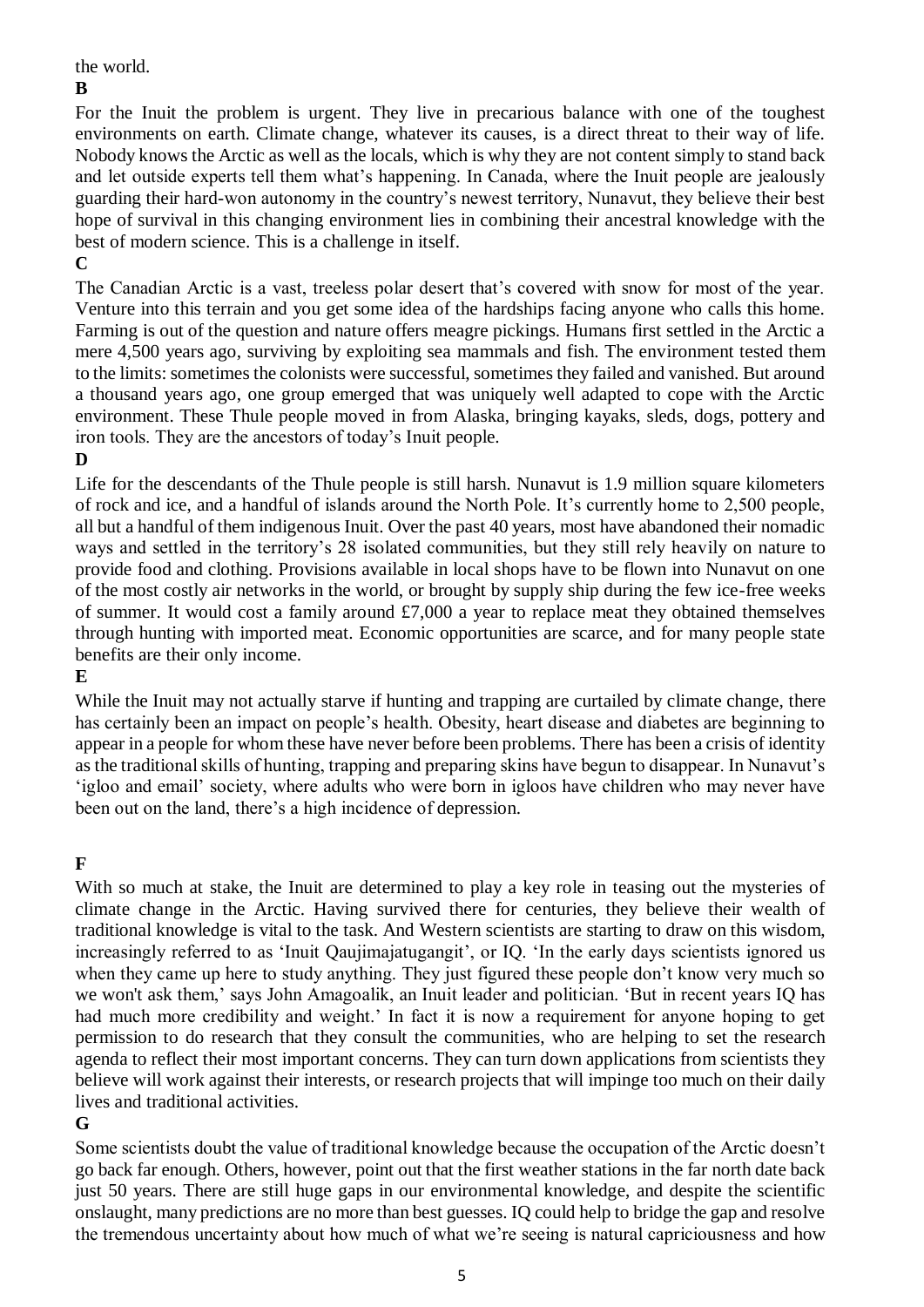#### much is the consequence of human activity.

## **For questions 6 - 10,** Choose **NO MORE THAN ONE WORD** from paragraphs **C**, **D and E to complete the summary of paragraphs C, D, E below.**

If you visit the Canadian Arctic, you immediately appreciate the problems faced by people for whom this is home. It would clearly be impossible for the people to engage in **6.** as a means of supporting themselves. For thousands of years they have had to rely on catching sea mammals and fish as a means of sustenance. The harsh surroundings saw many who tried to settle there pushed to their limits, although some were successful. The **7.** people were an example of the latter and for them the environment did not prove unmanageable. For the present inhabitants, life continues to be a struggle. The territory of Nunavut consists of little more than ice, rock and a few **8. \_\_\_**. In recent years, many of them have been obliged to give up their **9.** lifestyle, but they continue to depend mainly on nature for their food and clothes. Imported produce is particularly expensive. Besides, with the spread of common diseases and the loss of conventional techniques, the **10.** problem and a crisis of identity are becoming a matter of concern of almost everyone.

### Part 3: Read the passage and choose the best answer  $(A, B, C, or D)$  for each of the questions.

### **(10 points)**

The modern comic strip started out as ammunition in a newspaper war between giants of the

American press in the late 19<sup>th</sup> century. The first full-color comic strip appeared in January 1894 in the New York World, owned by Joseph Pulitzer. The first regular weekly full-color comic supplement, similar to today's Sunday funnies, appeared two years later, in William Randolph Hearst's rival New York paper, the morning Journal.

Both were immensely popular, and publishers realized that supplementing the news with comic relief boosted the sale of papers. The Morning journal started another feature in 1896, the **"Yellow Kid**," the first continuous comic character in the United States, whose creator, Richard Outcault had been **lured away from the "World"** by the ambitious Hearst. The "Yellow Kid' was in many ways a pioneer. Its comic dialogue was the strictly urban farce that came to characterize later strips, and **it** introduced the speech balloon inside the strip, usually placed above the characters' heads.

The first strip to **incorporate** all the elements of later comics was Rudolph Dirks's "Katzenjammer Kids," based on Wilheim Busch's Max and Moritz, a European satire of the nineteenth century. The "Kids" strip, first published in 1897, served as the **prototype** for future American strips. It contained not only speech balloons, but a continuous cast of characters, and was divided into small regular panels that did away with the larger panoramic scenes of earlier comics.

Newspaper syndication played a major role in spreading the popularity of comic strips throughout the country. Though weekly colored comics came first, daily black-and-white strips were not far behind. They first appeared in the Chicago American in 1904. it was followed by many imitators, and by 1915 black-and-white comic strips had become a **staple** of daily newspapers around the country.

- 1. What does the passage mainly discuss?
	- A. A comparison of two popular comic strips.
	- B. The differences between early and modern comic strips.
	- C. The effects of newspapers on comic strip stories.
	- D. Features of early comic strips in the United States.
- 2. Why does the author mention Joseph Pulitzer and William Randolph Hearst?
	- A. They established New York's first newspaper.
	- B. They published comic strips about the newspaper war.
	- C. Their comic strips are still published today.
	- D. They owned major competitive newspapers.
- 3. The passage suggests that comic strips were popular for which of the following reasons?
	- A. They provided a break from serious news stories.
	- B. Readers enjoyed the unusual drawings.
	- C. Readers could identify with the characters.
	- D. They were about real-life situations.